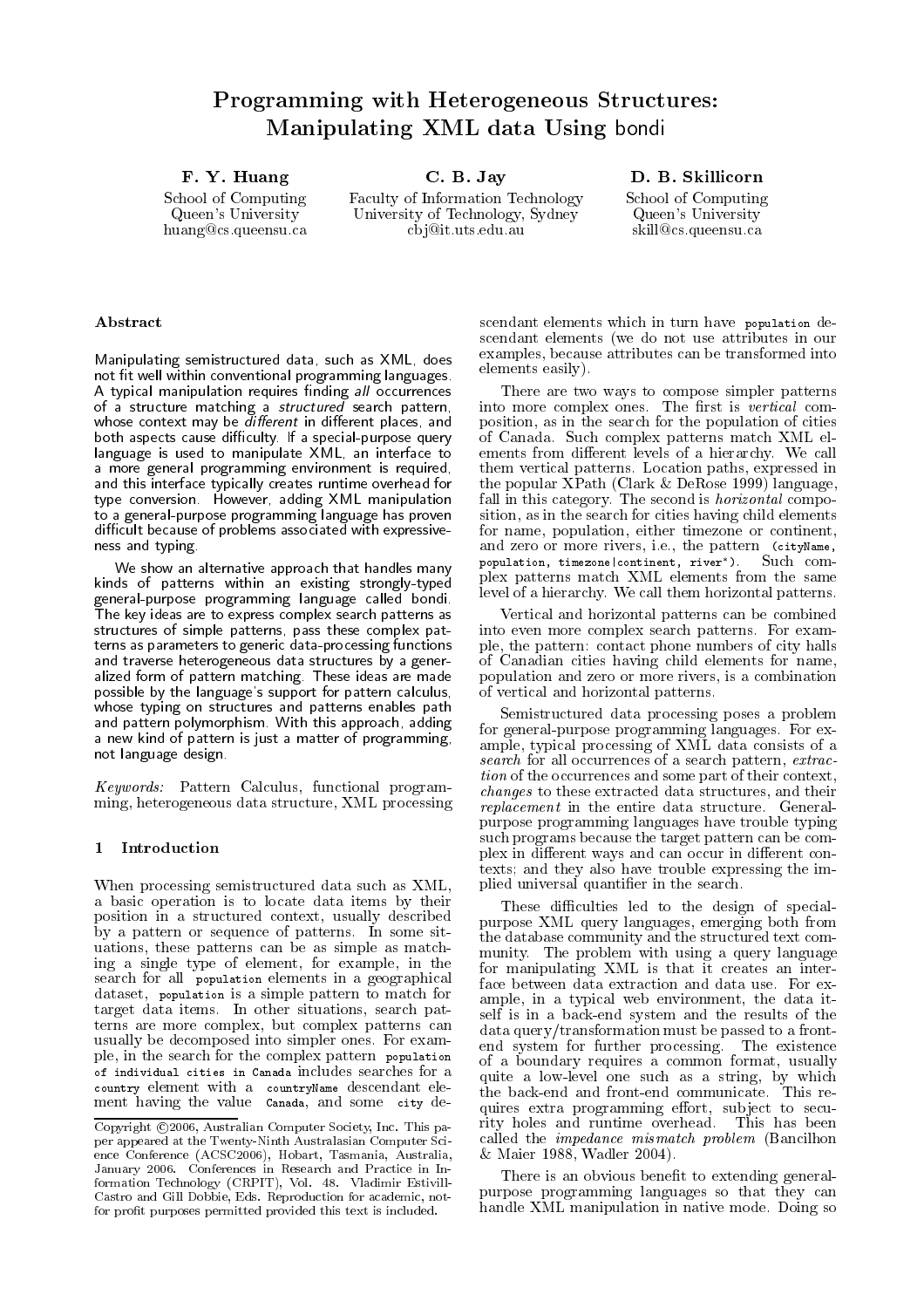reduces or eliminates the impedance mismatch prob lem, since computations at the browser, front-end, and backend can all be done in the same language environment- are the such languages are typed set of the set of the set of the set of the set of the set of th curity of programs can be verified statically, reducing runtime overhead for dynamic type checking and the chance of catastrophic failure or unintended leakage of information-the expressive power of the expressive power of the contract of the expressive power of the contract of such languages, programs may be smaller and more modular, making them cheaper and easier to build and maintain-

Extending general-purpose programming languages to include XML manipulation directly has proven difficult, although a number of attempts have made some progress to ward the this goal of  $\sim$  does not the positive  $\sim$ usually end up with a new or extended language that can only handle specific kinds of hard-coded XML search patterns which cannot be passed as typed pa rameters, and cannot be further extended without changing the language-

In this paper we show that an existing general purpose functional-programming language, bondi, in which structures and patterns are treated as of equal importance to data and functions allows XML ma nipulation to be expressed in a natural and general way, and without any extensions to the language-

Rather than aggregate the features found in the existing wide variety of XML query and transforma tion languages, bondi treats structures and patterns as restaurantes ob jects-independent production of the definition of the definition of the definition of the d termined by structures, not just datum values; structures and structure-matching patterns are well typed and can be passed as parameters-for the passed as parametersdata creates new power for programming with hetero geneous data structures-

Because bondi is a general-purpose language, XML applications can be seamlessly integrated into other applications, including web and web service applications-

In this paper we show that

- Existing approaches to XML processing only handle limited kinds of search patterns, with weaknesses in either type-safety, parameterizability extensibility to other kinds of patterns or all three
- The ability to handle structures and structure matching patterns in the same way as other pro gramming entities is the key to manipulating xml in an external substantial properly typed proper way
- This increase in expressiveness comes with greater simplicity, rather than greater complexity, due to more powerful parameterization;
- With such expressiveness, adding a new kind of pattern, either vertical or horizontal, to XML processing is just a programming task, rather than a language  $(re-)$ design task.

The rest of the paper is organized as follows- Sec tion 2 reviews existing  $\text{XML}$  processing approaches, the theory on which our approach is basedtion 3 introduces the use of patterns as first-class objects and the construction of complex patterns from simple ones and shows how these patterns contribute to better typesafety and higher parameterization-Section 4 briefly shows how our approach extends to new complete patterns-section of complete  $\mathcal{L}_{\mathcal{L}_{\mathcal{L}}}$ conclusion and discusses some open issues of our ap proach-

### 2 Related Work

#### - XML Query Languages

In the early years of XML, special-purpose XML  $\mathcal{A}$  as Lorel Abitebook as Lorel Abitebook as Lorel Abitebook as Lorel Abitebook as Lorel Abitebook as Lorel Abitebook as Lorel Abitebook as Lorel Abitebook as Lorel Abitebook as Lorel Abitebook as Lorel Abitebook as math with with the contract of the cluent of the contract of the contract of the contract of the contract of the lobel Simeon and Simple Simple Simple Simple Simple Simple Simple Simple Simple Simple Simple Simple Simple Si Fernandez Florescu Levy Sucius III, Florescu Levy Successive Successive Successive Successive Successive Successive Successive Successive Successive Successive Successive Successive Successive Successive Successive Success Robie Lapp Schach and XSLT Clark were invented to handle query and transformation of xml data-bar, will allege they will play the started the started theory of the started of the started of the s both tag names and element content as strings-

These query languages have very limited program ming power, unable to express sophisticated computations on XML data- In many settings the queries and their results must be passed, at runtime, to other application programs for further processing-processing-processing-processingtransfers are usually in a lowlevel format such as strings, requiring extra programming effort and runtime over the parsing and typechecking-typechecking-typechecking-typechecking-typechecking-typechecking-typechecking-typechecking-typechecking-typechecking-typechecking-typechecking-typechecking-typechecking-typechecking-t type safety of XML manipulation programs then re lies on typechecking at runtime by explicit check ing code inserted by programmers at development time- The correctness and completeness of the check ing code are not guaranteed.

 $\mathcal{X}$  and  $\mathcal{Y}$  are presented by  $\mathcal{Y}$  and  $\mathcal{Y}$  are presented by  $\mathcal{Y}$ sions as search patterns-in the state is patterns at the state of  $\sim$ pressing a wide range of complex vertical patterns but  $\mathbf{E} = \mathbf{E} \mathbf{A}$  is a probability power and in programming power and in programming power and in probability  $\mathbf{E} = \mathbf{E} \mathbf{A}$ capable of sophisticated computation- some source computationguages are quite restricted both in expressing vertical patterns and in programming, the set of them is able to the them is able to the top of the set of the set of the express horizontal patterns systematically, although  $\sim$  sibling the dividual ones extends the side in  $\sim$  , and the side of  $\sim$ in XPath can represent simple horizontal patterns).

### - Native XML Processing

In recent years, attempts have been made to merge XML processing into general-purpose programming languages- Typical approaches use special types to represent XML data and special expressions for search patterns, in addition to regular programming language features- features-features- the most recent entremediate X Harren Raghavachari Shmueli Burke Sarkar Bordawekar XQuery Boag Chamberlin Fer nandez Florescu Robie og Simeria Frie, man va (Bierman, Meijer & Schulte 2004, Meijer, Schulte  $\&$  Bierman 2003) focusing on vertical patterns, and  $XDuce(Hosova &$  Pierce 2003) and CDuce(Benzaken, Castagna & Frisch 2003) focusing on horizontal patterms are the main of programming styles, which we have the contract of the state of the contract of the contract of the contract of the contract of the contract of the contract of the contract of the contract of the contr object-oriented, while XQuery, XDuce and CDuce are functional.

XJ and XQuery enforce static typing against XML schemas rather than native types of the program ming languages, and express search patterns using embedded strings hence type mismatches still exist to some extent on process with the contract the process  $\mathcal{L}$ data and search patterns fully in native mode with static typing, so that XML processing can be handled within a single language.

tures of these items, nor the patterns to match the The inability to parameterize structures and pat terns, and poor extensibility, are two common shortcommings in all these languages-commings in all the second theory in the second second second second second second second second second second second second second second second second second second second second second se can only parameterize XML data items, not strucstructures, because the latter are not first-class entities-traversal of  $\mathcal{M}_\mathcal{A}$  of heterogeneous  $\mathcal{M}_\mathcal{A}$ to rely on runtime type casts even if the XML data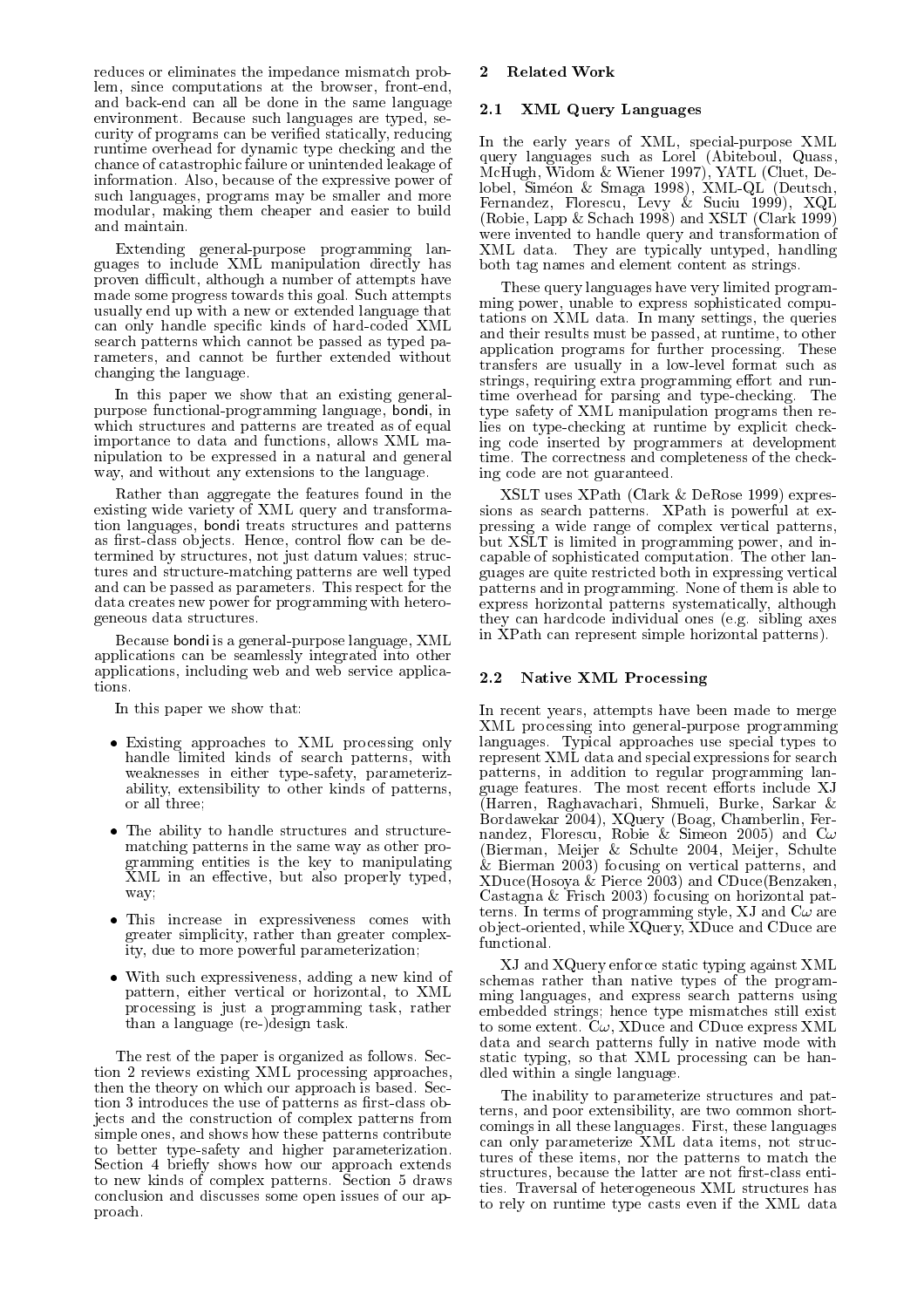are parsed into well-typed form, and patterns have to be hardcoded in programs-these languages in programsonly allow specic kinds of patterns and cannot be extended to other kinds easily in a type-safe way. An extension to a new kind of pattern requires new fea tures to be added to the language; the type system has to be modified; and so does the compiler.

XJ extends Java with XML data types and XPath expressions capable of handling vertical patterns con forming to XPath - Clark DeRose - It ex presses XML element types as Java classes and uses special embedded strings containing XPath expres sions as search patterns-in papers a pattern contract to the second contract of the search of the search of th types and embedded pattern strings against XML schematic by a special type checker-type checker-component of the special type of the special terms of the special terms of the special terms of the special terms of the special terms of the special terms of the special te cause the type checking is against XML schema types not native Java types, XML data and pattern expressions are not fully typesafe in Java- Since search pat terns are just strings there is a potential to include patterns other than XPath expressions but only in an untyped way (or at best typed against XML schemas, not Java-, special type checking requires and the special type requires and  $\alpha$ that schemas for  $\mathcal{N}$  are always available and  $\mathcal{N}$  are always available and  $\mathcal{N}$ trustworthy, which is unrealistic in many situations.

XQuery is designed as a query language but is equipped with some basic functional-programming features- It is intended to be a language for XML processing analogous to SQL for relational data pro cessing- It aggregates many features from older XML query languages and SQL, and its data model and type system fully conform to  $M$  and  $\lambda$  multiplied to  $\lambda$  multiplied to  $\lambda$  multiplied to  $\lambda$  multiplied to  $\lambda$ schematic specification and it is superset of the SPATH - It is a superset of  $X$ (Berglund, Boag, Chamberlin, Fernndez, Kay, Robie  $&$  Simon 2005), making XPath expressions native, and so it is fully capable of handling vertical pat terns of the  $\alpha$  the other hand  $\alpha$  the other hand  $\alpha$ has only very limited functional programming features-except in userinteractive settings in userinteractive settings in userinteractive settings in the setting sions are supposed to be embedded in host programs in other languages for processing of query results. In such situation, the impedance mismatch problem still exists, just as in  $XJ$ , since  $XQuery$  is only typed in terms of XML schemas- The mismatch between XML schemas- The mismatch between XML schemas- The mismatch between XML schemasschema types and host-language types weakens the safety of XML processing programs- The only advan tage over XJ is that, in the absence of XML schemas, XQuery expressions can still be typechecked to some extent based on the type information in the expres sions themselves.

 $C\omega$  is intended to extend  $C\#$ , another generalpurpose programming language, with native types that support both object-oriented, relational and semi-structured data models, so that it can unify the processing of all these kinds of data- It introduces three new kinds of types: stream, anonymous struct and choice, roughly equivalent to list, heterogeneous tuple and sum the sum that is the sum that is sumply the sum that is the sum of the sum of the sum of the sum o the notion of content class for expression of XML schemas- For example suppose an XML schema for geographical data has a country element type, with name, population and zero or more provinces as child Country as

```
class Country f
   struct { string name; float population; Province* provs; };
   void increasePopulation(float percentage){...}
\}
```
which contains an anonymous struct holding name, population and a stream of Province- In turn Province is another content class (declaration not shown here) for province element type, which may have children

name population and a stream of City and so on-Suppose canada is an instance of Country- The pattern to get the population of Canada can then be expressed as canadapopulation- at modelling and the modelling  $\sim$ vertical patterns,  $C\omega$  also introduces filter expressions such as Country[name=="Canada"], and transitive query expressions such as country... population for population data appearing at arbitrary depth below coun tries- For example the following method returns a stream of populations of cities in a given country

virtual float\* getPopulation(Country c1) {

```
for a state population \mathcal{L} and \mathcal{L} and \mathcal{L} return population \mathcal{L} and \mathcal{L}\}
```
 passed to a method parameter in a typed manner The expressiveness of  $C\omega$  for patterns in XML processing is required to the contract the contract of the contract of the contract of the contract of the contract of the contract of the contract of the contract of the contract of the contract of the contract of the contra der axes-in contrast axes-in contrast axes-in contrast axes-in contrast axes-in contrast axes-in contrast axes to XJ and XQuery, XML data and pattern expressions in C are fully native expressed by identiers all having C is not in the processed in the impedance of the second contract of the second contract of the second contract of the second contract of the second contract of the second contract of the second contract of the mismatch problems that we have the pattern to search such as  $c_1$ . City population in the above method, has to be hardcoded in the program and cannot be so that it is not possible to have a general method to search for user-defined target data, something like gets and the pattern country country country country country country country country country country country country country country country country country country country country country country country country coun over, adding other kinds of patterns, for example XPath backward axes, self-nested structures, or horizontal patterns would require large changes to the language-

 XDuce and CDuce are functionalprogramming languages with regular-expression types added to  $\alpha$ -malpurpose functional language features-malpures-malpures-malpures-malpures-malpures-malpures-malpures-malpures-malpures-malpures-malpures-malpures-malpures-malpures-malpures-malpures-malpures-malpures-malpures-malpu two languages use regular expressions to denote XML element types, and to define horizontal patterns to match the elements- For example the country ele ment type above can be declared in CDuce as

```
 In
type Country  country	
Name Population Province
              type Province Boys (Manuel Propince City) and City Constitution City Constitution City Constitution City Constitution City Constitution Constitution Constitution Constitution Constitution Constitution Constitution Constitu
              type Name = <name>[String]

              type Population of the population of the population of the population of the population of the population of t
```
Traditional Pattern matching can be used to locate all population items and make some update to them in a piece of XML data

```
\det [y] =xtransform [ x ] with
                     \langle \text{pop} \rangle[(z & Int)] -> [ \langle \text{pop} \rangle[(z*101/100)]]]
       in your comment of the second contract of the second contract of the second contract of the second contract of
```
This CDuce function uses regular-expression type  meaning an element with any tag name and any content, to constrain both the parameter and result and regular map control type presented and means ing an element with tag name "pop" and an integer as content to match target items for update- It tra verses the whole structure of a given piece of XML data x using the macro iterative operator xtransform matches any population element and increases it by -

In XDuce and CDuce programs, patterns are welltyped and handled natively-can even encodered and the state of  $\sim$  $X$ Path-like vertical patterns with child axes (though as for descendant and  $\mu$  as for  $\mu$  search and as for  $\mu$  search as formations patterns such as popInt in the above CDuce pro gram are not first-class terms and cannot be referenced as well passed as well the control parameters-control the model of the control of the control of the control of the control of the control of the control of the control of the control of the control of the control of kinds of patterns are not easy to include without sig nificant extensions to the languages.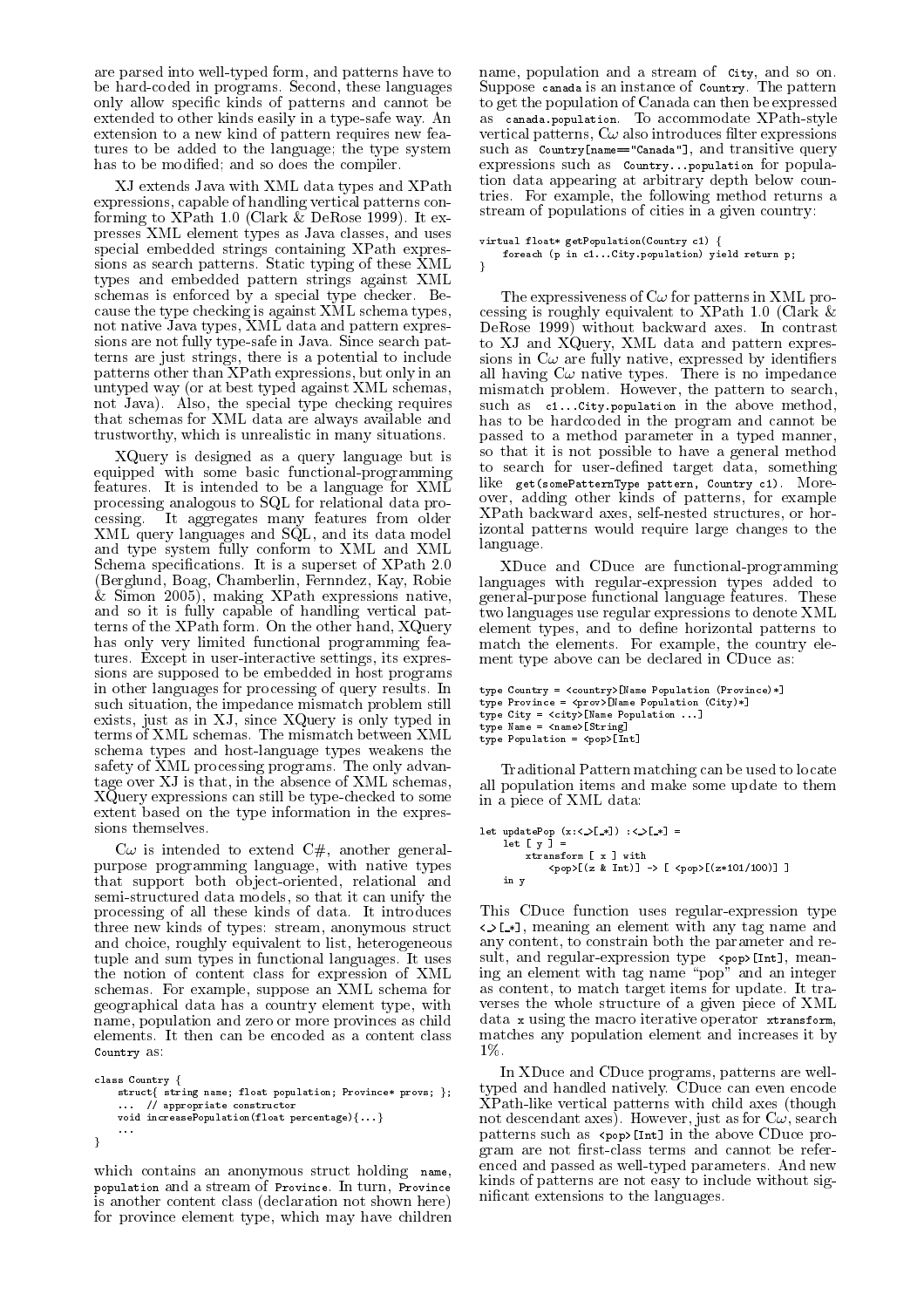bondi  $(Jay 2004a)$  is a general-purpose functional programming language designed to allow many forms of  $\alpha$  instead of a  $\alpha$  instead of a  $\alpha$ data processing found in the existing wide variety of XML query and transformation languages bondi has a very general extension to functional language fea tures to achieve a higher degree of modularity and program re-use.

The extension is based on a sound theory, the Pattern Calculus (Jay 2004 $c$ , Jay 2004 $b$ , Jay 2004 $d$ ), which:

- treats structures and patterns as first-class objects with equal importance to data and func tions, allowing them to be referenced and passed as parameters, achieving parameterization of structures, access paths and search patterns;
- allows a generalized form of pattern matching, without requiring the pattern cases to be the same type.

Hence, in bondi, control flow can be determined by structures not just datum values
 and structures and structure-matching patterns are natively well typed, can be used as values, passed around as parameters, and matched in a general way.

In the same way that data and function parame terization make data and function polymorphism pos sible, the treatment of structures and patterns and the generalization of pattern matching in bondi make possible three new forms of polymorphism structure polymorphism path polymorphism and pattern poly morphism-new more provided in the provided in the more and the power and the power and the power and the power create the opportunity to represent XML processing in a well-typed, highly parametric and highly extensible way. The model will explain the next section will explain the section of  $\mathcal{L}$ of polymorphism and how they can be used in XML processing-

### Parameterizing Structures and Patterns

Programming (and maintenance) are simpler when programs are built so that as much of their behav ior is captured by parameters as possible. - Often this has a secondary benefit that the resulting program is simpler and easier to understand (many of the cases have become different parameter choices). Programming languages that support the passing of data and functions as parameters (higher-order functions) or use subtyping to pass objects of varying behavior are plentiful, but until the Pattern Calculus (Jay 2004 $c$ , Jay 2004 $b$ , Jay 2004 $d$ ) there has not been general account of how to pass around in formation about structures, and patterns to match these structures within a typed programming lan guage- Pattern Calculus and its implementing in the  $\alpha$ language bondi, support all these kinds of parameter passing, achieving polymorphism on data, functions, subtypes, structures, paths and patterns within one typed programming indicated received and the latter three achieved by parameterizing structures and patterns are particularly suited to describe XML access paths and can greatly simplify programming for XML ma nipulation- This section explains these three new forms of polymorphism by introducing a sequence of XML processing examples requiring deep parameter ization, and shows how simple and type-safe it is to design highly-parametric functions for XML data processing-

#### - A Motivating Scenario

Suppose we have a data repository containing geo graphical information and we want to carry out the following operation Add - to the population of al l r, could we express such an express such an express such an express such an express such an express such an express such an express such an express such an express such an express such an express such an express such an ex operation

The first way is what might be called assembly language programming: a specific program that traverses the structure in the repository, finds all of the places where Canadian cities are present, and then nds the their population elements and adds and add by the themest The problem is that if we decide to change the prob lem in any way we have to rewrite and recompile the program-

All high-level programming languages allow the amount by which the populations are to be incre mented to be extracted and expressed as a parameter. So we might write something like

#### Increment Popsoft - Increment - Increment - Inc

This small change increases the generality of the pro gram in the sense that we can make many different changes without rewriting or recompiling the pro gram- The program is generic with respect to one argument.

Many programming languages also allow us to make the operation that is to be done to the pop ulations of Canadian cities into a parameter as well-So we might write

#### Update Popsoft and Cities incremental incremental functions of the contract of the contract of the contract of

Now it is trivial to decrement the populations instead-

The next level of generality is to make the parts of the structure where the function is applied into a parameter as well-seemed write write write write write write write write write write write write write write w

#### $updateCanadianCities (Pops, increment by, 1\%)$  $\mathbf{r}$  and  $\mathbf{r}$  are the set of  $\mathbf{r}$

Now it is trivial to increment (or decrement) cities' areas instead of the their populations-their instead of the global contract of the second contract of the second guages, either for databases or for semistructured data, are powerful enough to allow this kind of programming, but many general-purpose languages have trouble because the contexts that define the regions where the function is to be applied are constructed in different ways and look different to the type system.

A further extension is to make the particular units  $\sim$  can be considered in the being considered into a part of particle into a part of  $\sim$ rameter is we might write.

#### $a_0$  and  $c_1$  is constantly  $c_1$  and  $c_2$  is constantly interesting in  $\mathcal{L}(c_1)$

Now the program is generic in the pattern that de scribes where the increment is to be applied (cities above populations-beneficial and whether  $\mathcal{U}$  work regardless of whether  $\mathcal{U}$ cities are immediately below countries e-mathematically completed and countries experiences. such as Ottawa or  $\mathcal{L}$  as  $\mathcal{L}$  as  $\mathcal{L}$  as  $\mathcal{L}$  as  $\mathcal{L}$  as  $\mathcal{L}$  as  $\mathcal{L}$  as  $\mathcal{L}$  as  $\mathcal{L}$  as  $\mathcal{L}$  as  $\mathcal{L}$  as  $\mathcal{L}$  as  $\mathcal{L}$  as  $\mathcal{L}$  as  $\mathcal{L}$  as  $\mathcal{L}$  as  $\mathcal{L}$  as intermediate layers such as states or provinces-

Now let us parameterize on the country too

up a are Country - Countries - Canada City Pops incremental property of the Countries of the Countries of the

The code involves a side-condition to check on a related structure.

Now we see that the parameters "Canada", City and Pops are all related and it is the connections be tween them that define the real parameter of interest. So we could rewrite the code as

#### $w$  and  $C$  can be about  $C$  in  $Q$  is  $P$  incremented by  $P$  in  $C$  is  $Q$  is  $Q$  is  $Q$  is  $Q$  is  $Q$  is  $Q$  is  $Q$  is  $Q$  is  $Q$  is  $Q$  is  $Q$  is  $Q$  is  $Q$  is  $Q$  is  $Q$  is  $Q$  is  $Q$  is  $Q$  is  $Q$  is  $Q$  is  $Q$  is  $Q$

which has a complex parameter parameter-in  $\mathbf{r}$ we want to search for more complicated structures within the geographical database, we don't have to keep building more complicated functions: rather, the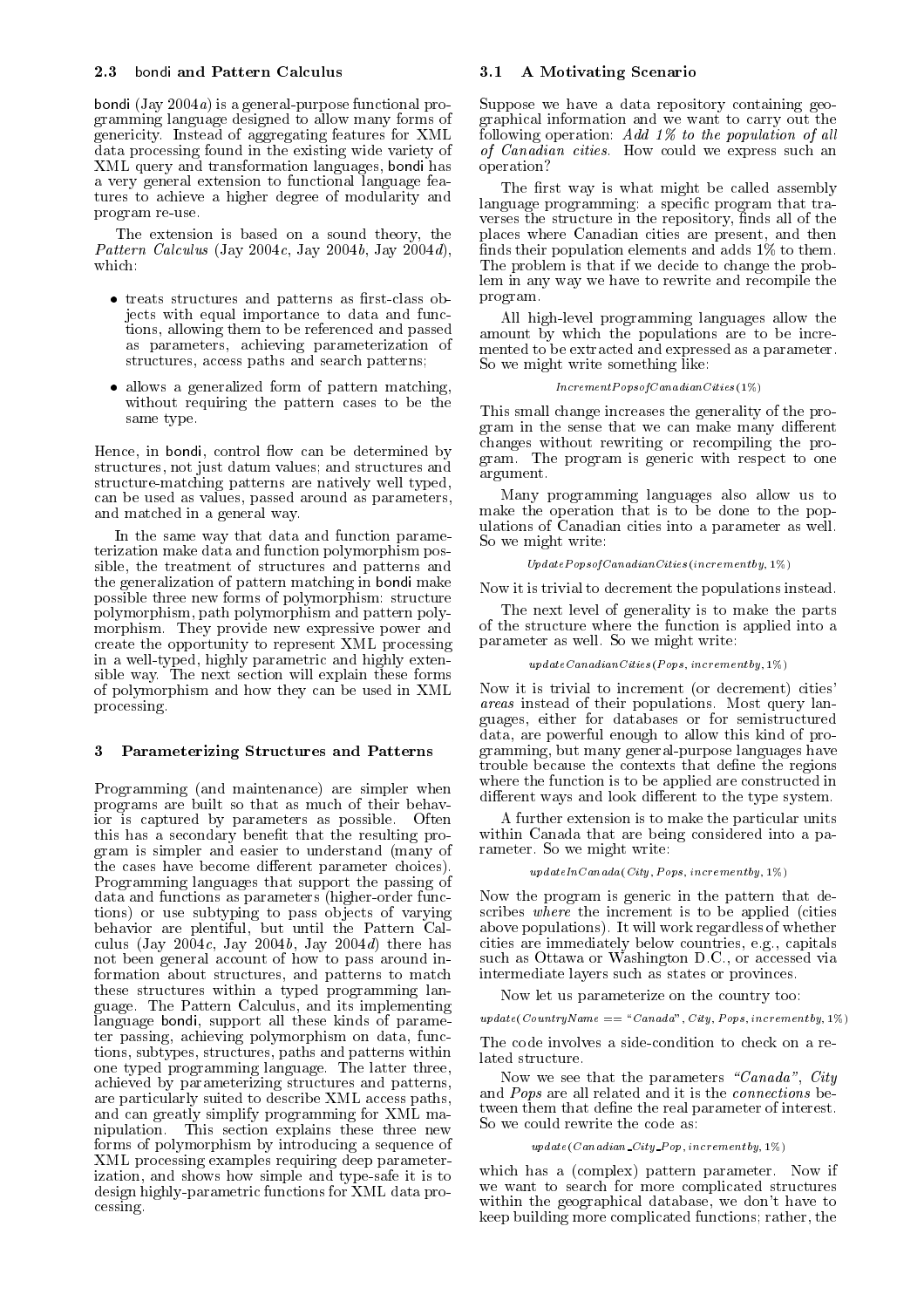complexity is expressed in the choice of a complex pattern *parameter* of the standard *update* function.

This example shows the many levels of need for genericity in processing semistructured data- Most programming languages and query languages can sat isfy some of these needs, but the following subsection will show that bondi is the first to handle them all in one language, and in a natural way.

#### - Parameterizing in bondi

This subsection encodes the examples above in bondi they have all been executed and also appear in the le xmldata-bon at the bondi website Jay a-Language features will be explained as they are used with a full internal introduction here-theconvention,  $a, b, c, d, \ldots$  are used as variables for types and --- w x y z are variables for values-

Define a datatype of populations by

```
(* unit: thousand people *)
```
This declaration introduces both a new type population introduces both a new type population introduces both a and a new term its construction population  $\mathcal{P}$ float
popul- We can dene a function for updating populations by pattern-matching:

```
let (atPopIncrementBy1Percent:popul->popul) x =match x with
    Pop z 	 Pop z  -
```
When applied to a term of the form Pop x it returns Pop x - This function can be parameterized with respect to the action to be taken by defining

```
let (atPopApply: (float->float)-\pmb{1}-\pmb{1}-\pmb{1}match x with
    | Pop z \rightarrow Pop (f z);\mathcal{L} incrementation \mathcal{L} is a set of \mathcal{L}let atPopIncrementBy1Percent = atPopApply incrementBy1Percent;;
```
 $\circ$ f Evaluation of the new version Evaluation of the new version of atPopIncrementBy1Percent reduces to the old one by substituting for the variable f.

More generally, we can consider increasing populations stored in larger data structures e-mail and the structures e-mail and the structures e-mail and the s defined by

```
datatype list a 
   Nil
  \blacksquare
```
This example defines a data type list which takes one parameter,  $a$ , which is the type of the list elements. It has two constructors: Nil which builds an empty list and Cons which constructs a new list from an element and a sublist-syntaxies are syntaxies and a substitute of the syntaxies of the syntaxies are syntaxies and a s sugar for  $(\text{Cons } x (\text{Cons } y (\text{Cons } z \dots)))$  and  $[]$  for the empty list Nil-

The function

```
let (listMap: (a-\lambda b) \rightarrow list a \lambda list b) f x =
     match x with
     | Nil \rightarrow Nil
     \vert Cons y z \vert Cons (f y)(listMap f z);;
```
takes a function f as its first argument and applies it to every element of the second argument, a list.  $listMap$  is defined by pattern-matching over the two list constructors- For example

listMap incrementBy1Percent

acts on lists of floats and

#### listMap atPopIncrementBy1Percent

acts on lists on lists of populations-between  $\mathbf{F}$ listMap is polymorphic in the choice of types <sup>a</sup> and b that represent the list entries i-e- listMap is data polymorphic-

Of course, populations may appear as data in all sorts of structures not just lists- and situation can be a be handled using a mapping function that is para metric in the choice of *structure* type as well as in the choice of the data types i-data types i-data types i-data types i-data types i-data types i-data types i-data t

map1:  $(a - b) \rightarrow c a \rightarrow c b$ 

whose type includes a type variable c representing the control  $\alpha$ structure e-map is structure e-manufacture map a structure of the structure of the structure of the structure o polymorphics polymorphic of map is more complex of manager is seen process. than its type suggests as it relies on the theory of data structures developed in  $(\text{Jay }2004c)$ .

Even map1, however, is not flexible enough for our purposes, since a typical database is not going to be as homogeneous as type  $(c$  popul), having only one type of elements-definition of elements-definition  $\mathcal{L}$ populations while ignoring, say, city names and areas.

Instead, let us define a function that acts on populations wherever they occur, by

```
\frac{1}{\pi} and \frac{1}{\pi} and \frac{1}{\pi} and \frac{1}{\pi} and \frac{1}{\pi} and \frac{1}{\pi} and \frac{1}{\pi} and \frac{1}{\pi} and \frac{1}{\pi} and \frac{1}{\pi} and \frac{1}{\pi} and \frac{1}{\pi} and \frac{1}{\pi} and \frac{1}{\pi} and \frac{1}{\pi} 
          | Pop z \rightarrow Pop (f \ z)| y z -> (updatePops f y) (updatePops f z)<br>| z -> z::
           z = z z = z z = z
```
Note that the patterns of three matching cases are of dierent types- This generalized form of pattern matching is allowed by Pattern Calculus with a less restricted typing requirement jay cycles and measure case is the same as atPop but the second and third cases cause the action to be propagated to all parts of the data structure-data structure-data structure-data structure-data structure-data structure-data structureagainst any compound data structure e- (a) are the structure eand causes both parts of the compound e-compound e-compound e-compound e-compound e-compound e-compound e-compo and  $t$ ) to be updated, while the final case is used to terminate at atoms of data- They can match dierent type of structure in each recursive call- For example

update Pop x Pop x Pop x Pop x Pop x Pop x Pop x Pop x Pop x Pop x Pop x Pop x Pop x Pop x Pop x Pop x Pop x P

evaluates to [Pop  $x1*1.01$ , Pop  $x2*1.01$ ]; but

updatePops incrementByPercent Pop xPop x

 It structure- Thus updatePops is path polymorphic since evaluates to ([Pop x1\*1.01], Pop x2\*1.01) even though the populations appear on different levels of the data it can adapt to different data access paths.

Examining the program above, it is clear that the constructor Pop is playing a completely passive role and so is ripe for parameterization- Dene

```
let (update:\text{lin}(a-\lambda b) - \lambda(a-\lambda a) - \lambda d - \lambda b) \P f x = match x with
                    \vert y z -> (update P f y) (update P f z)
                  |z| \rightarrow |z|:
                    \overline{\phantom{a}} \overline{\phantom{a}} \overline{\phantom{a}} \overline{\phantom{a}} \overline{\phantom{a}} \overline{\phantom{a}} \overline{\phantom{a}} \overline{\phantom{a}} \overline{\phantom{a}} \overline{\phantom{a}} \overline{\phantom{a}} \overline{\phantom{a}} \overline{\phantom{a}} \overline{\phantom{a}} \overline{\phantom{a}} \overline{\phantom{a}} \overline{\phantom{a}} \overline{\phantom{a}} \overline{\
```
so that function updatePop can now be defined by update Pop-

The program update arises naturally from our earlier examples, but has a number of unusual technical features- First some conventions capitalized vari ables such as <sup>P</sup> are always free unless explicitly bound as in <sup>n</sup><sup>P</sup> to be thought of as P- Thus the pattern P <sup>z</sup> contains a free variable <sup>P</sup> and a binding variable z- Evaluation of update Pop will substitute Pop for <sup>P</sup>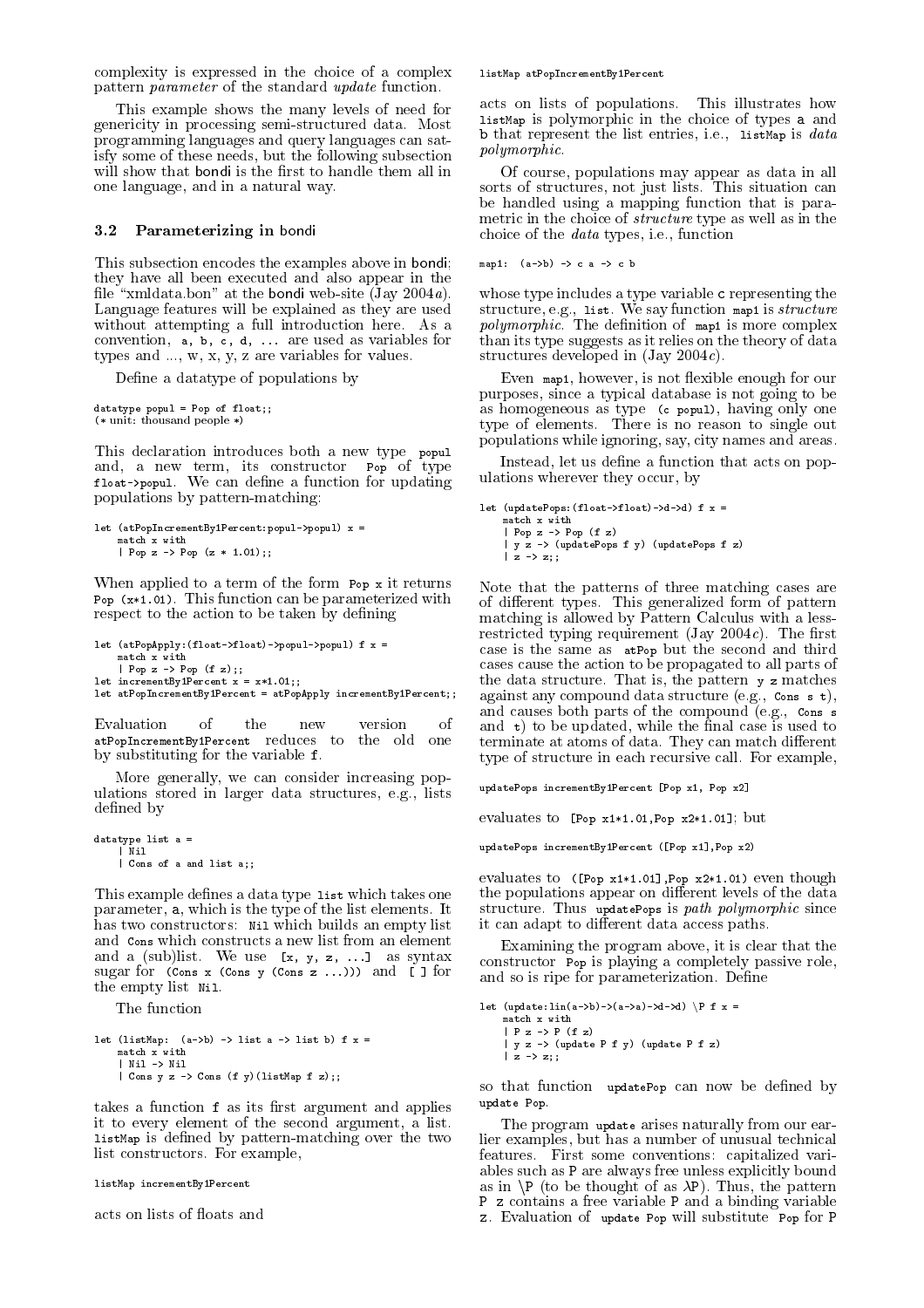so that the pattern above becomes Pop z- state and update is *pattern polymorphic* since it takes a parameter used to build patterns-

Some care is required when substituting into pat terns, so such variables are required to be *linear* as indicated by the linear type  $\text{lin}(a\rightarrow b)$ , meaning that the function of type  $a\rightarrow b$  uses its argument exactly once. Linear terms are explained in detail in  $(Jay 2004b)$ . For this paper, we will pretend that all linear terms are constructors though there are important alterna tives-section in the type of a construction of a construction of a construction of a construction of a constructor with an argument of type a for a data structure of type b-For example Pop has type linfloat
popul-

Similarly, we can define a function check that simply checks that some property holds for some argu ment of the given constructor, by:

```
let (check:lin(a-\lambda b) - \lambda(a-\lambda boo1) - \lambda d - \lambda boo1) \P f x =
     match x with
      | y z \rightarrow (check P f y) | (check P f z)
     |z| > False;;
```
where True, False are two constant constructors of type bool as usual and - is logical and -

Suppose now that the goal is to update the popu lations of only cities, while leaving other populations unchanged-consider XML geographical Constant Consider XML geographical constants of the constant of the constant data conforming to the schema

```
<xs:element name="cityname" type="xs:string"/>
\langle x \rangle : element name="popul" type="xs:decimal"/>
        where the contribution of the contribution of the contribution of the contribution of the contribution of the contribution of the contribution of the contribution of the contribution of the contribution of the contributio
 <u>xstelement nameriser typer meters om i v</u>
<xs:element name="city">
 xselement namecity	
       <xs:complexType><xs:sequence><br><xs:element ref="cityname"/>
                xselement refcityname	
                xx:element ref="river" minOccurs="0"
                                     maxOccurs="unbounded"\langle x, x \rangle : sequence>\langle x, x \rangle : complexType>
\langle/ysielement>
 xselement	
\langle xs : \text{element name="provname" type="xs : \text{string} " \rangle \rangle\langle x s :element name="province">
       <xs:complexType><xs:sequence>
                element and provided to the contract of the contract of the contract of the contract of the contract of the contract of the contract of the contract of the contract of the contract of the contract of the contract of the co
                <xs:element ref="city" minOccurs="0"
                                     maxOccurs="unbounded"/>
       \langle x s : \text{sequence}\rangle \langle x s : \text{complete}\rangle\langle xs : element \rangle\langle xs : \texttt{element name} = "countername" \texttt{type} = "xs : \texttt{string"}/\ranglexs:element name="country">
        \mathbf{x} and \mathbf{x} and \mathbf{x} and \mathbf{x} and \mathbf{x} and \mathbf{x} and \mathbf{x} and \mathbf{x} and \mathbf{x} and \mathbf{x} and \mathbf{x} and \mathbf{x} and \mathbf{x} and \mathbf{x} and \mathbf{x} and \mathbf{x} and \mathbf{x} and \mathbf{x} and \mathbf{xelement reference and \simxx:element ref="province" minOccurs="0"
                                     maxOccurs="unbounded"/>
       \langle x, x \rangle : sequence \rangle xs : complexType
\langle x s : \text{element} \rangle
```
In an implementation of our approach, a validating XML parser is needed to transform XML data into  $\alpha$  is a format format format format format  $\alpha$  ,  $\alpha$  is a format part of  $\alpha$ ing, the above schema can be denoted as bondidata structures:

```
datatype cityname = CityName of string;;
\frac{1}{\sqrt{2}} datatype popul = Pop of float;;
(* unit: thousand people *)datatype river = River of string;;
datatype city = City of cityname * popul * list river;;
datatype provname = ProvName of string;;
datatype province = Prov of provname * popul * list city;;
datatype countryname=CountryName of string;;
datatype country  Country of
           countername * popul * list province;
```
Here  $*$  represents product type with the usual functional programming convention and constructor Pair

of a and b represents pairing data items-  $\{x_j\}$  is an syntactic sugar for Pair x y, and tuple  $(x, y, z, ...)$ is nested pairs- For programming convenience we al ways encode children of an XML element as nested pairs as in the above declarations e-g- a city element for Kingston are encoded as

City("Kingston",Pop 100.0,["St.Lawrence River"])

Now applying update Pop f to a piece of geograph ical data will all of the city and countries province and countries are  $\alpha$ try populations indiscriminately- However the func tion

#### update City (update Pop f)

gives the desired behavior- Although correct this is not quite satisfactory, since it requires two updates. More complicated access patterns typical of XML will then require three or more updates, and there is still the challenge of checking sideconditions e-g- that the city is in Canada-

The solution is to construct an abstract structure type for the complex patterns that represents all of the information about how to access the data items-In simple cases this will be given by a complete hierar chical path, but in general the access information will be partial- For example it is not necessary to know everything above a city to update its population, and most information along the path down to that city is not interesting- a from the such a parties of the parties of  $\sim$ of a path a signpost since it guides the way to target data items.

For the purposes of encoding the motivating ex amples, let us consider three sorts of signposts. will be easy to add more sorts as needed-definition of the sorts as needed-definition of  $\mathbf{f}$ a constructor whose argument is the singular pattern of the target item of target item of interestthat constructs a signpost from a leading simple pat the contract path- and the rest of the path- is the rest of the patha path that has a side-path with a filtering condition to check before continuing on the main paths. Thus, a we obtain a structure

datatype signPost  $|$  Goal of  $lin(c-\gt[b])$ at  $(a1, a2)$   $(b1, b2)$   $c =$  $|$  Stage of lin  $(a1 - b1)$  and signPost a 2 b 2 c  $|\texttt{Detour}$  of detourPath al b1 and signPost a2 b2 c;;

Here "at" indicates pattern matching with different forms of the type arguments- signPost takes three type arguments, the first two of which can be pairs of types. Attraction is a helper structure to represent a help filtering condition in a signPost:

```
datatype detourPath
   at a b =| DetourGoal of lin(a-\lambda b) and (a-\lambda b)at (a1, a2) (b1, b2)| DetourStage of lin(a1-)b1 and detourPath a 2 b2;;
```
signPost and detourPath are similar in form to data structures such as list, but they are not data structures any more because they contain pattern type b which is not defined them been pattern as a contribution of the call the pattern of the call the pattern of the call the contribution of the contribution of the contribution of the contribution of the contribution of the tern structures.

Note that in signPost an extra parameter type c is decay to expose the content type of the H nal element, the goal, for programming convenience-en-ble-en-ble-en-ble-en-ble-en-ble-en-ble-en-ble-en-ble-en-ble-en-ble-en-ble-en-ble-en-ble-en-ble-en-bl tation with such paths as parameters- For exam ple, to search for all populations with the partial path  $(\ldots$  country... city... popul), the compound pattern can be encoded as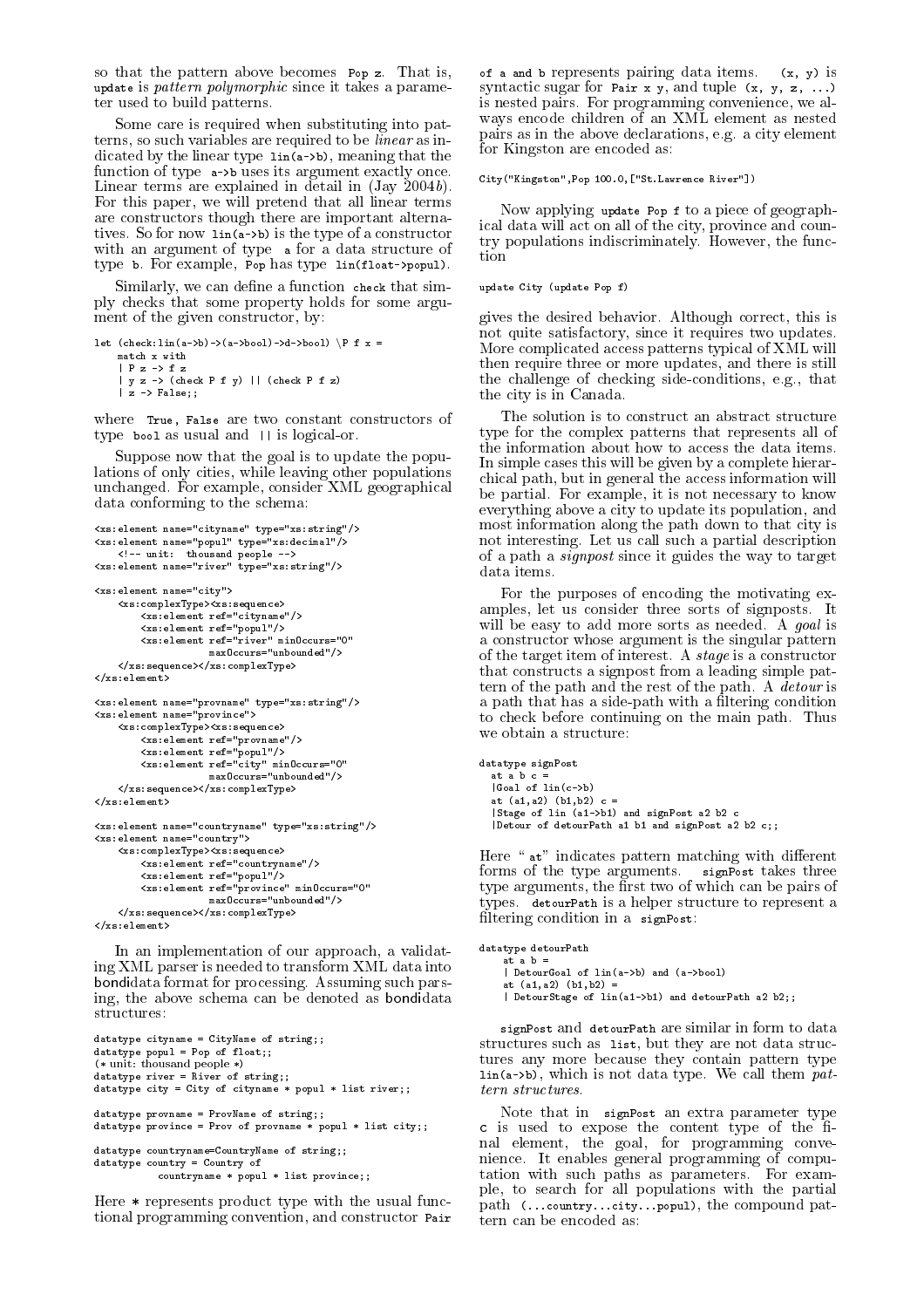let popPath1 = Stage Country (Stage City (Goal Pop));;

and to search for all populations of Canadian cities We lise Detour

let dpath = DetourGoal CountryName  $((==)$  "Canada");;  $let$  popPath2 = Stage Country (Detour dpath (Stage City (Goal Pop)));;

 $(==)$  is a boolean function of type Note that  $a \rightarrow b \rightarrow b \cdot 1$ , which takes two arguments, so that  $((-=))$ "Canada") is a boolean function of type a->bool.

Now function check can be modified to act on  $\alpha$  detourPath, and update be modified to act on signPost, as follows-

```
match p with<br>| DetourGoal \P f -> check P f x<br>| DetourStage \P p1 -> check P (checkd p1) x;;
let (updates: (signPost a b c) -> (c->c) ->d->d) s f x =
   = Goal \P -> update P f x<br>| Goal \P -> update P f x<br>| Stage \P s1 -> update P (updates s1 f) x
   if (check dpt x) (* the detour *)then updates s1 f x
             else x
```
Note that function updates ("s" stands for signpost) invokes the simple version update for singular pat terns-terns-terms-terms-terms-terms-terms-terms-terms-terms-terms-terms-terms-terms-terms-terms-terms-terms-te ture of a given path path path path path path path  $\mathbb{R}^n$ the path pattern is a singular pattern, update is invoked directly. If the path pattern is a stage, update If the path pattern is a Stage update is used to search for the preceding singular patterns  $\sim$ then from the matching points the search for the rest of the path pattern continues- checkd also acts in a similar way.

If the path pattern given to function updates is a Detour, the function checks whether the detour path got a match and whether the content of the match satises the carried book the function-theoretical function-theoretical functiontion goes back to the starting point and continue the search for the rest of the mainless paths path the main path  $\sim$ detour does not get a match or the carried boolean function fails, the function returns unchanged data. Now it is straightforward to increment all populations of all Canadian cities, if data is the data repository containing geographical information

#### updates popPath2 incrementBy1Percent data

Note that this executes independently of the presence of provinces.

### - Folding the state of the state of the state of the state of the state of the state of the state of the state of the state of the state of the state of the state of the state of the state of the state of the state of the

Given bondi's support for parameterization over data structures and data access patterns, we can design other general functions in much the same way as map update and updates- In this subsection we de fine functions for the folding operation, which is the basis of many common operations on heterogeneous data structures- We also show by an example the show by an example the show by an example the show by an example the show by an example the show by an example the show by an example the show by an example the show by an ex simplicity of using the folding functions in XML data processing-

A function foldlefti can be defined  $(\text{Jay }2004c)$ , similar to map1, as:

```
foldleft1: (a-\lambda b-\lambda a) \rightarrow a \rightarrow c b \rightarrow a
```
It traverses a homomorphic structure of type  $(c, b)$ with all elements being only one type b, applying a given function to the values of all elements it finds to

 $\mathbf{m}$  and  $\mathbf{m}$  are given value of type affects example given  $\mathbf{m}$ a definition of integer addition function add, the application foldlefti add 0 AListOfInt produces the sum of all integers in a list of type (list int).

In the same way that update handles singular pat terns appearing in various contexts of arbitrary het erogeneous data structures, a generalized foldleftp for heterogeneous structures can be defined, again simply using three-case pattern matching.

```
let (foldleftp:lin(a->b)->(e->a->e)->e->d->e) \P f x w = match w with
      | P z \rightarrow f x z
      \mathcal{L} , and fold in formulation \mathcal{L} for \mathcal{L} for \mathcal{L} is a set \mathcal{L}|z \rightarrow x;
```
A more sophisticated version that folds elements satisfying a complex path pattern (signPost) looks like this:

let (foldlefts: (signPost a b c)->(e->c->e)->e->d->e) s f x w =

```
match s with
| Goal \P -> foldleftp P f x w
| Stage \P s1 -> foldleftp P (foldlefts s1 f) x w
\vert Detour dp1 s1 \vertif (checkd dp1 w)
           then foldlefts s1 f x w
      else x
```
Many essential XML processing operations can be expressed as using foldleft particle for expression and folder as using folder as using for expression and fold ample, extracting information from XML data based on a search pattern and a filter is the most common kind of XML query-be easily implemented by the easily implemented by the easily implemented by the easily implemented by the easily implemented by the easily implemented by the easily implemented by the easily implemented foldlefts-

Suppose we want a list of names of cities whose population is bigger than 300 (in units of thousands). This query consists of three components the pattern to search for:  $\dots$  city... cityname; the data filter: population - and the way to construct the result-The search pattern is easy to describe by an instance of a signPost, and the filter is a boolean function carried by a Detour pattern

```
let dpath  DetourGoal Pop 	 -

let namePath  Stage City Detour dpath Goal CityName
```
 Collecting matching items into a nal result is a foldlefts operation in bondi- An accumulating func tion will be given to the folding function as a param eter to accumulate matching items- Users can use different accumulating functions for different ways of  $\mathbf{I}$  the result is to be a result is to be a result is to be a result is to be a result is to be a result is to be a result is to be a result is to be a result is to be a result is to be a result is to be a result is list of strings for city names i-e- of type list string the accumulating function can be as simple as

```
let (listInsert: list a \rightarrow a \rightarrow list a) x y =
     \vert Cons z w \vert > Cons y (Cons z w);;
```
Of course more sophisticated accumulating functions can be designed, for example to check for duplicates, or to construct results into a structure other than a flattened string list.

Given the pattern and accumulating function, the task is straightforward (again, data is the geographical data repository

```
als also constants admitstants and the constants of the constants of the constants of the constants of the consta
```
in a similar way using the following functions  $\mathbf{M}$  functions-Many other essential XML processing operations such as extraction while preserving or restructuring original structures, indexing and sorting, are basically folding operations as well and can be implemented examples are available in one of our earlier reports (Huang, Jay & Skillicorn  $2005b$ ).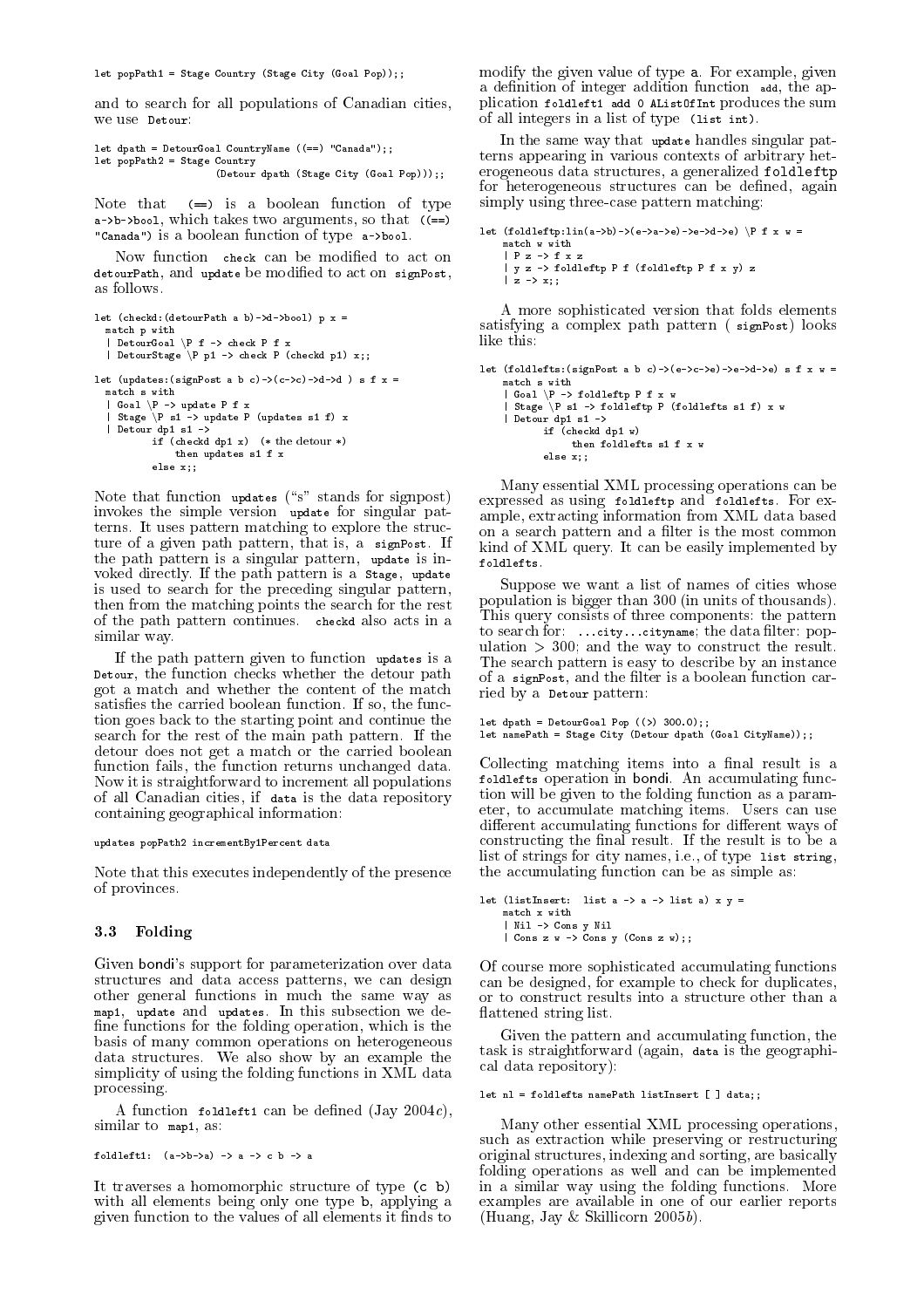Designing highly-parametric general functions in bondi, such as update, updates, foldleftp and foldlefts, is as simple as pattern-matching several cases- such simple functions allow us to perform all the simple large class of XML search and transformation oper ations within a general-purpose programming environment easily-be functions can be functions can be functions can be functions can be functions can be functions of  $\Gamma$ library components of bondi- The only task left for users is to map complex search patterns into instances of appropriate pattern structures such as signPost and this may also be automated.

# More Complex Patterns

Besides designing new generic functions, another way to extend XML processing capability is to include more kinds of patterns- In the previous section we defined a pattern structure, signPost, which is able to express a large class of common vertical patterns-To handle more complex patterns, we can add more constructors to signPost, or even define new pattern structures as a propriate-term in this is a propriate-term in the propriate-term in this is a propriate-term of ming task, in contrast to other existing XML processing approaches where new kinds of patterns need new language features at best, and are impossible at worst.

We have experimented how to extend our ap proach to handle complex patterns in XPath style vertical regularexpression style and horizontal regularexpression style- These patterns have been considered individually in other existing approaches but have never appeared fully together in one language- Our extensions for these new patterns only need declarations of new pattern structures and changes to programs processing data using these structures- in the other contractions requires the place  $\mathcal{L}_{\mathbf{A}}$ changes to the language bondi itself-

For example, we can declare a pattern structure to represent regular expressions

```
datatype regexp
        at a b =| Single of lin(a \rightarrow b)| Kstar of lin(a->b)at (a1, a2) (b1, b2)<br>| Concat of regexp a1 b1 and regexp a2 b2
         \sim concater of regime and reger as a b and reger as b and regular \sim\mathbb{A} and reger and regering a b and regering a b and regering a b and regering a b and regering a b and regering a b and regering a b and regering a b and regering a b and regering a b and regering a b and regering a
```
and use this structure to encode patterns of horizontal regulares the present of the state of the state functions for the state of the state of the state of the state o search, update and folding of target data matching such patterns.

Further details about handling complex patterns in XPath style, vertical regular-expression style and horizontal regular-expression style can be found in the report (Huang, Jay & Skillicorn  $2005a$ ).

# Conclusion

The strongly-typed general-purpose programming language bondi, based on Pattern Calculus, treats structures and patterns as first-class objects, and allows a generalized form of pattern matching with less restricted typing rules- restricted in expressive in expressive to the set of the set of the set of the set of ness create new forms of polymorphism, especially path polymorphism pathware and path the path path pathware pathware  $\sim$  2000 m polymorphism enables traversal of data with hetero geneous structures, automatically adapting to different data-access paths on the fly in a well-typed manner- Pattern polymorphism allows dataaccess pat terns to be passed as well-typed parameters, and be composed into complex pattern structures-

With the new expressive power, we have shown that we can denote general programs using  $\alpha$  and  $\alpha$ alized pattern matching and parameterizing structure tures and patterns, implementing a large class of essential XML processing operations- Compared with those from other existing XML processing ap proaches bondi programs are simpler and more mod ular due to higher parameterization and more free  $\alpha$  are pattern matching-  $\alpha$  are also programs are also as safer because static typing is enforced not only on data items and functions, but also on structures and patterns-

 eters making programming with them very exible With the new expressive power, we have also shown that we can easily create new pattern struc tures or expand existing ones to handle new kinds of complex patterns in XML manipulation-between patterns in XML manipulation-between patterns in the second patterns in  $\mathbb{R}^n$ tern structures can be treated as freely as data struc tures-constructed patternment patternment patternment patternment patternment patternment patternment patternm traversed at runtime, and passed as values to paramand simple-type information and simple-type information and simple-type information and the simple-type information of the simple-type information of the simple-type information of the simple-type information of the simple tion, enabling static type verification for the programs that use them- Extensions to new kinds of patterns require only programming not, as in the other existing approaches language design or revision- This makes our approach highly extensible, and applicable for a richer set of complex patterns than other XML query and transformation languages.

Given that our approach manipulates XML within one programming language with simplicity, strong type-safety and high extensibility, it is easy to integrate back-end data-access programming with frontend user-interface programming in a single system. The approach thus represents the first steps to solving the impedance mismatch problem-

Of course, there is still a long way to go to use this approach in practical applications- A lot of im plementation effort is required and some issues are still open for further investigation.

- It is not expected that XML data users has to do the bondi programming-they will even not be a structure of the bondi programming-they will even not be a st need to know about patterns and pattern struc tures- A library for common XML common XML common XML common XML common XML common XML common XML common XML c such as search, update and folding can be built. Pattern structure declarations and constructions could be automated, and XML- and XPath-style expressions could be adopted as syntax sugar-
- Currently only an interpreter for bondi is available-the contract the distribution of the high level of language abstract the contract of the strategy of the s tion and polymorphism, it is desirable to compile bondi programs into a format that can be opti mized for performance.
- Examples given in this paper assume that XML data are transformed into bondi data structures in memory- When facing largescale data al though bondi data structures could also be stored in external repositories, it is not yet clear how to optimize the data access for the performance of the repositories.

# References

- Abiteboul S- Quass D- McHugh J- Widom J-  $\mathcal{L}$  , and  $\mathcal{L}$  are larger for the Lorel  $\mathcal{L}$  is the  $\mathcal{L}$  and  $\mathcal{L}$  are larger for  $\mathcal{L}$ semistructured data', Int. J. on Digital Libraries -
- Bancillon F-Multilanguage (F-F-F), film film and film of the same of the same of the same of the same of the s object-oriented systems: New answers to old database problems in Le database in Le Leoniq and J